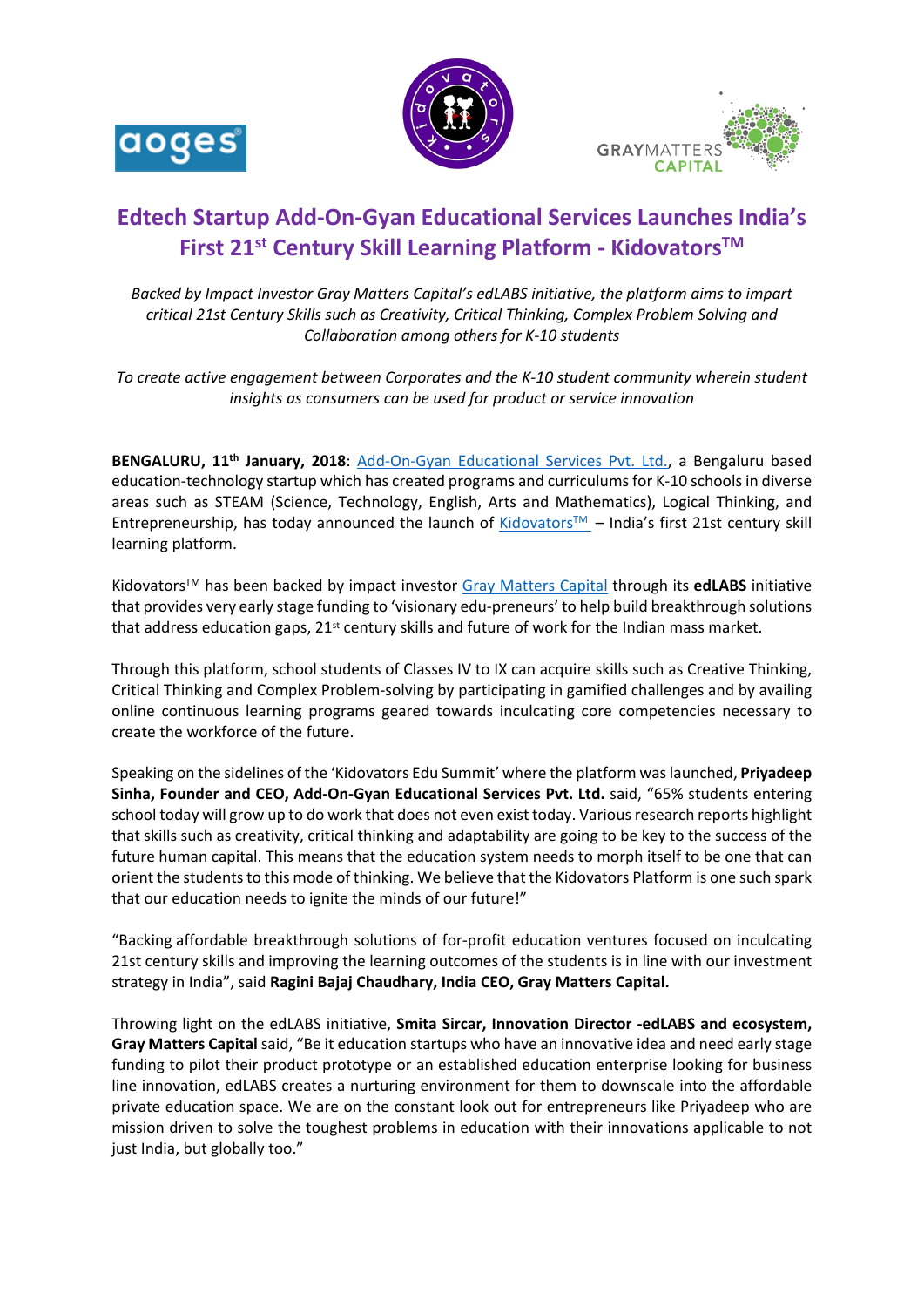





**[How the Kidovator](https://www.addongyan.com/)sTM Platform Imparts 21st Century Skills**

## *Creative Thinking Program*

A course for students of Classes IV - IX to help them tap into their existing creative skills & giving direction to it. Students are encouraged to look at or use objects and spaces from a completely different perspective. They also read about how some of the existing products and solutions we use today have come into being through applications of creative thinking and are introduced to tools and triggers to expand their scope of creativity.

To create the course, Kidovators has partnered with Erehwon, the 25 year old innovation consulting firm which pioneered the unique 'Orbit-Shifting Innovation' approach that has successfully moved leaders, teams & organisations across Europe, US & Asia-Pacific to create and execute Innovation led transformations.

Besides the course, the education-technology start-up has been conducting 'Kidovators Creativity Olympiad: The Erehwon Challenge' - India's Biggest Creativity Olympiad to help students from Class IV to IX to hone their creative thinking skills.

## *Critical Thinking Program*

A program also for students of Classes IV – IX that is designed and built to help them understand how to form a decision or judgement based on unbiased and objective evaluation of facts. In this program students will learn the concepts of scientific method and logic for judgments and decisions are key not only at work but also in our day to day life. Critical thinking is also a key factor for decision making and students will learn how to critically evaluate each solution when multiple solutions are possible to a presented problem.

Kidovators<sup>™</sup> is also launching its Critical Thinking Olympiad in 2018 to help students build and grow their critical thinking skills.

## *Complex Problem Solving Program*

With an objective of inculcating problem solving traits in students, this program helps students identify a problem area or a need and develop, analyse and implement their thoughts and ideas to solve the problem and cater to the need. Students are encouraged to also understand topics such as finance, marketing, execution hurdles, real world issues and are introduced to team building activities.

Through this program, Kidovators<sup>™</sup> as a platform will also be to create active engagement between Corporates and the student community to apply creative and critical thinking to some of the most pressing issues that our society faces as well as providing their insights into products as consumers & future customers!

## *Future Plans*

The platform will be looking to add more challenges, courses and spotlight programs around Adaptability and Collaboration in the future. "Kidovators is levelling the playing field by ensuring that